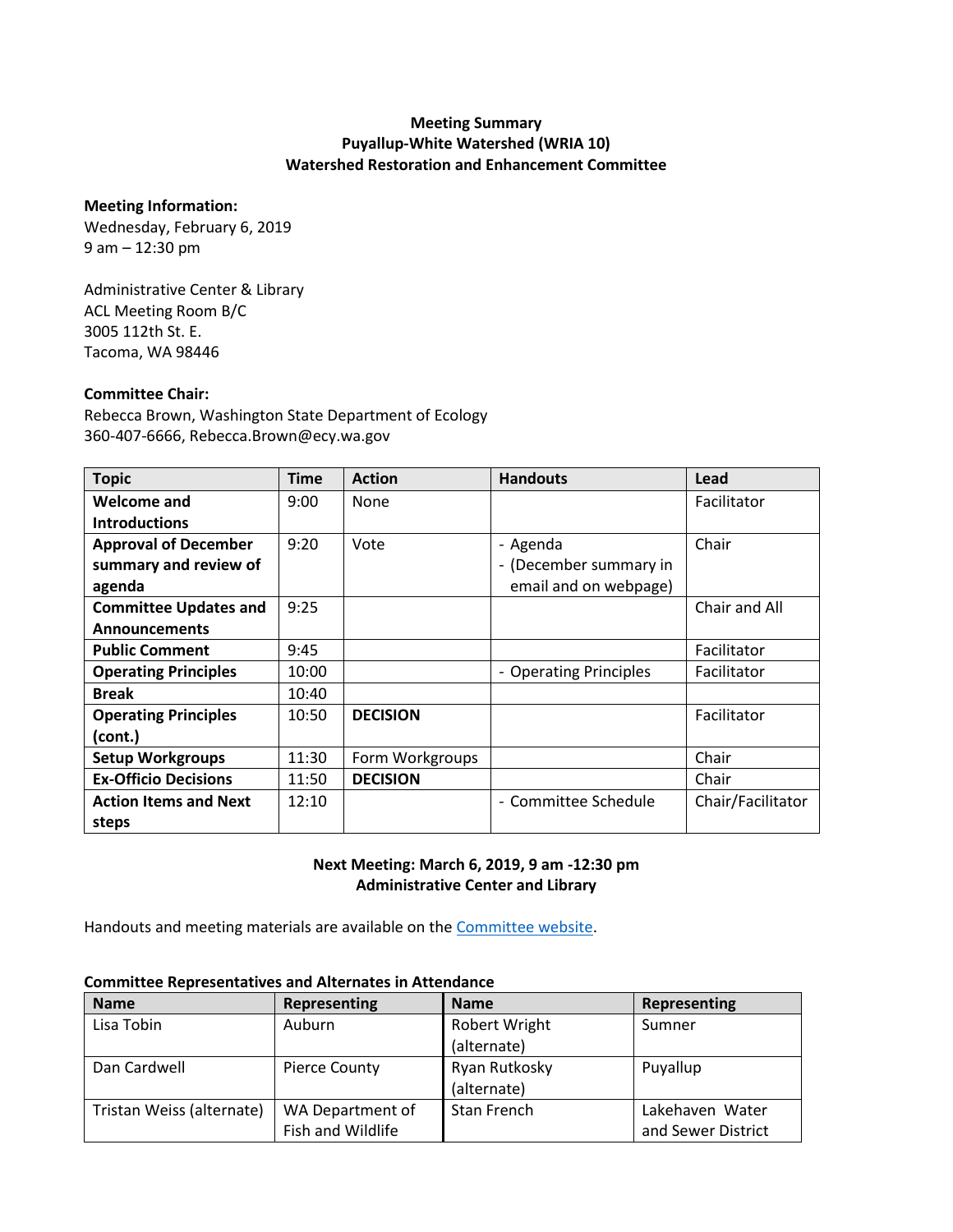| <b>Name</b>    | Representing             | <b>Name</b>      | Representing             |
|----------------|--------------------------|------------------|--------------------------|
| Ken Gill       | <b>Fife</b>              | Jeremy Metzler   | Edgewood                 |
| Jessie Gamble  | <b>MBA Pierce County</b> | Carrie Hernandez | <b>Puyallup River</b>    |
|                |                          |                  | <b>Watershed Council</b> |
| Scott Woodbury | Enumclaw                 | Rebecca Brown    | WA Department of         |
|                |                          |                  | Ecology                  |

Committee members not in attendance: Puyallup Tribe, Muckleshoot Tribe, City of Tacoma, City of Bonney Lake, City of Pacific, City of Orting, and Pierce Conservation District.

#### **Other Attendees**

| <b>Name</b>             | Representing         | <b>Name</b>   | Representing      |
|-------------------------|----------------------|---------------|-------------------|
| Angela Johnson (Interim | WA Department of     | Lisa Spurrier | WRIA 10/12 Salmon |
| Facilitator)            | Ecology              |               | Recovery          |
| Jeremy Bush             | Tacoma-Pierce        | Tom Kantz     | WRIA 10/12 Salmon |
|                         | <b>County Health</b> |               | Recovery          |
|                         | Department           |               |                   |

**Approval of December Summary:** December meeting summary was approved. Vote was delayed until the committee had a quorum.

### **Updates and Announcements:**

- Lakehaven Water District will be participating as the largest non-municipal water purveyor.
- Interest for committee member contact list—Rebecca will develop and send to committee.
- ECY adopted WRIA 11 updated plan
	- o ECY will be putting on a webinar for lessons learned.
	- $\circ$  Dan C. (Pierce County noted that working through consumptive use is important as well as projections. Nice to see ECY accept restoration projects as means for instream flow – something positive coming from ECY.
	- o Q: How many PE wells were mitigated for?
		- A: in Pierce Co, 25-30 per year, higher in Thurston County. Thurston Co. is working with City of Yelm on decommissioning wells and hooking up to water supply.
- WRIA 1 did not submit an approved plan ECY will go into rulemaking.
- ECY funding 15 projects statewide for Streamflow Rest. Grant about \$20 million. Two of those projects were water rights acquisition projects in WRIA 10 for the City of Sumner.
	- $\circ$  Q: The project not in a priority basin, how did they compete with those in a priority basin and receive funding?
	- $\circ$  A. The project was highly competitive because it was a water rights acquisition project, so it was able to out-compete other project types that were a lower priority.
- Puyallup River Watershed Council looking for someone to give presentation on WRIA 10 activities and projects at their June board meeting. The opportunity is open to anyone on the committee, and Rebecca is happy to present, but wanted to offer it to the rest of the committee.
- Ecology is looking for public comment on the new Funding Rule that applies to streamflow restoration projects. Ecology is hosting a public hearing on March 5 at 2pm at Ecology's headquarters, which will also be available as a webinar. More information about the rule and the public input process can be found on Ecology's [Rulemaking Webpage.](https://ecology.wa.gov/Regulations-Permits/Laws-rules-rulemaking/Rulemaking/WAC-173-566)

**Public Comment:** No public comment.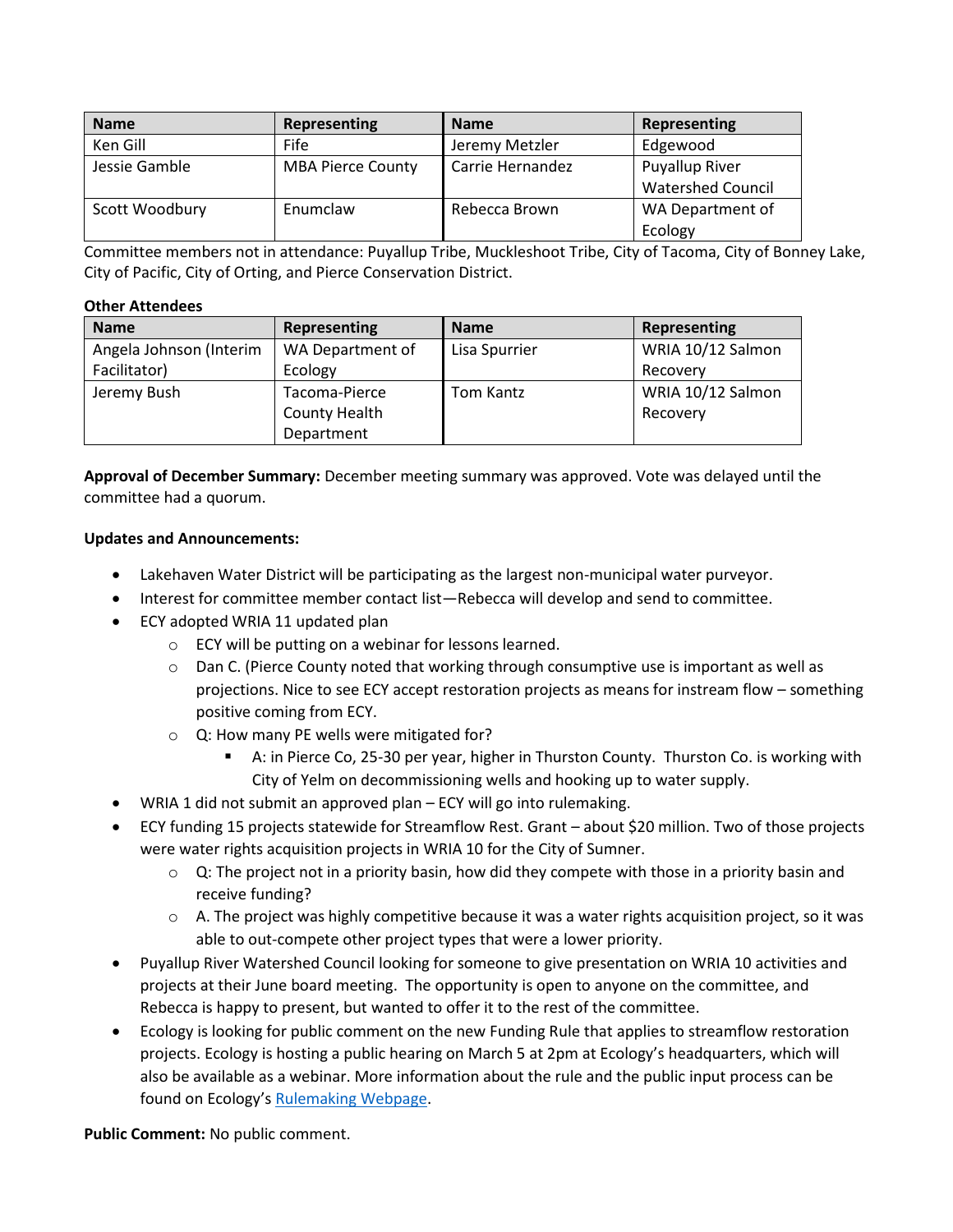## **Operating Principles:**

Chair went through the Operating Principles with the Committee, and made the following final changes to the document:

- Routine decisions can be approved by a simple majority.
- Chair/facilitator will record information on approvals with reservation in addition to information on dissenting votes.
- Added a clause for temporary decision in case a quorum is not met. Allows for absent committee members to submit their vote after the meeting during a follow-up phase. Follow-up voting is an approved use of electronic voting.
- Reminder that remote participation is an option if needed. Prior notice to Chair is required.

Absentee Members: The temporary voting clause was added to the Operating Principles because there was not a quorum of committee members in attendance. The Committee cannot make final decisions without a quorum, and the Committee is very concerned that lack of a quorum will impact the committee's ability to make decisions throughout the process. The Committee provided the chair with a number of strategies to encourage absent committee members to attend and participate in the meetings.

Results from voting and follow-up voting: **12** present members voted in favor of the Operating Principles with the changes to the quorum language. **6** more approvals during follow-up. One "abstention". Final approval will occur when Chair receives executed signature pages.

# **Ex Officio Membership:**

- Tacoma-Pierce County Health Department
	- $\circ$  Delegated authority for the state for well construction and decommissioning. Ensure wells are meeting all requirements - works with Ecology.
	- o Approved: 12 members, all thumbs up. (7 more approvals during follow-up).
- Salmon Recovery Lead Entity
	- o Participation will inform NEB discussion.
	- o Approved: 12 members, all thumbs up. (7 more approvals during follow-up).
- Cascade Water Alliance
	- $\circ$  Puget Sound Energy left them their water source (Lake Tapps), may be a future water source.
	- $\circ$  Approved: 12 members, all thumbs up. (7 more approvals during follow-up).

### **Work Groups:**

- Sub-basins
	- o Identify how to best delineate sub-basins
	- o Timeline come back to full committee in April with options, decision in May
	- o Participants Liz Bockstiegel, Carla Carlson, Tom Kantz, Merita Trohimovich.
- Technical
	- $\circ$  Discuss options for growth, projected PE wells, and consumptive use (watering, home use, how much and where, etc.), identify data gaps.
	- $\circ$  Identify data needs and do outreach to have consistent methodology across basin.
		- Why is well metering not standard procedure?
	- o Participants Jessie Gamble, Lisa Tobin, Carla Carlson, Ken Gill.

### **Action Items:**